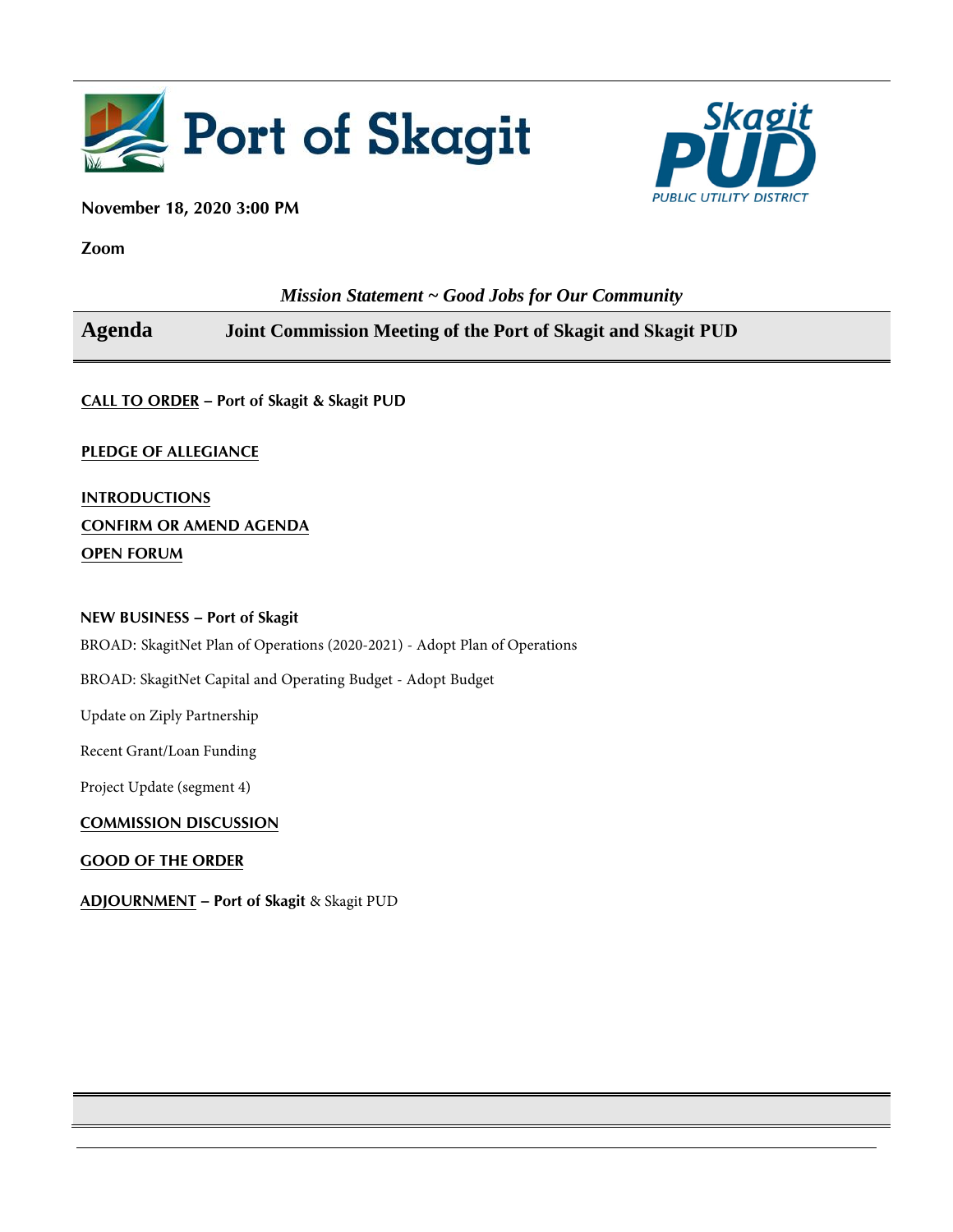# SKAGITNET LLC PLAN OF OPERATIONS FOR 2021

**Port of Skagit 15400 Airport Drive Burlington, Washington 98233**

**Public Utility District No. 1 of Skagit County 1415 Freeway Dr, Mount Vernon, WA 98273**

**November 2020**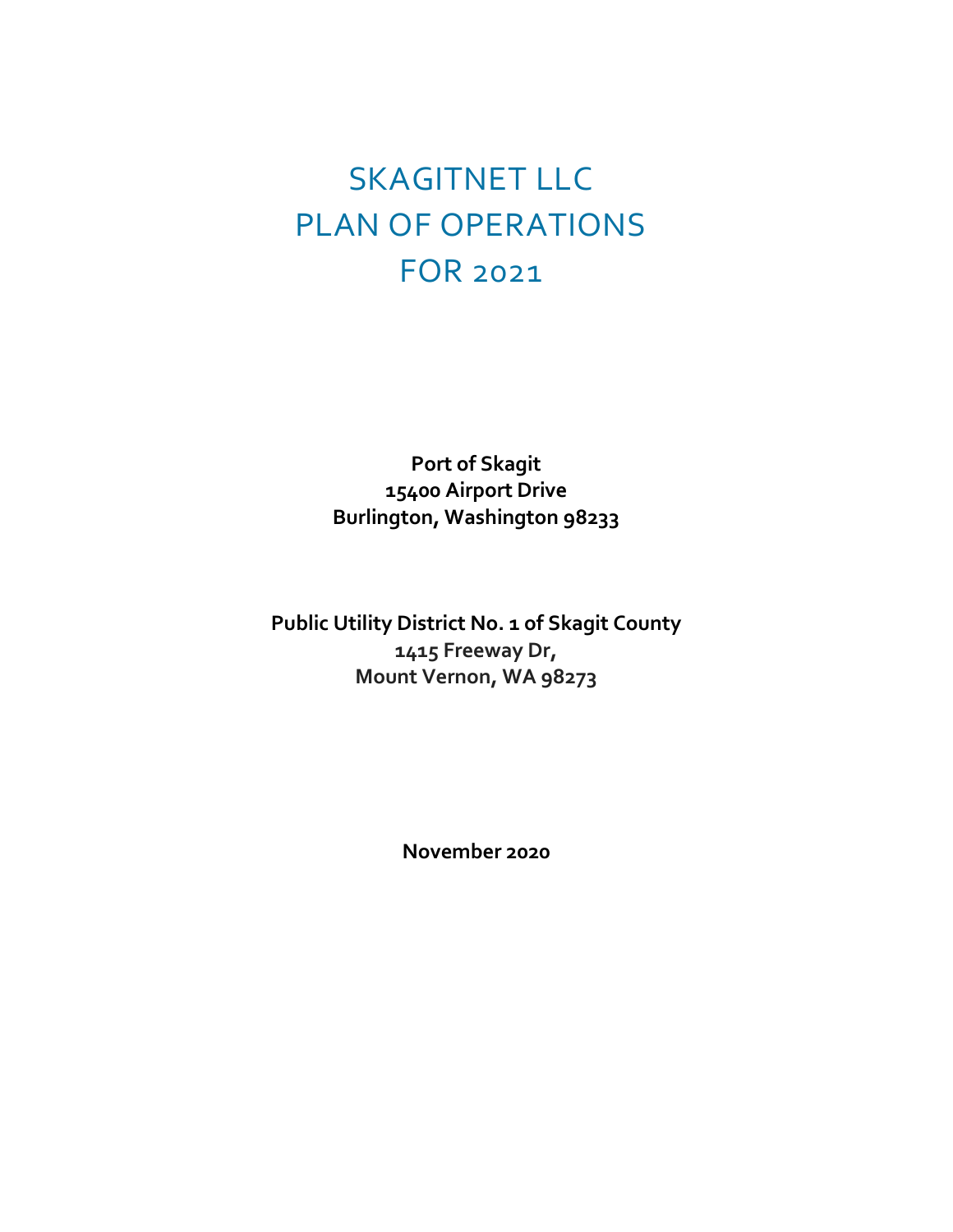# CONTENTS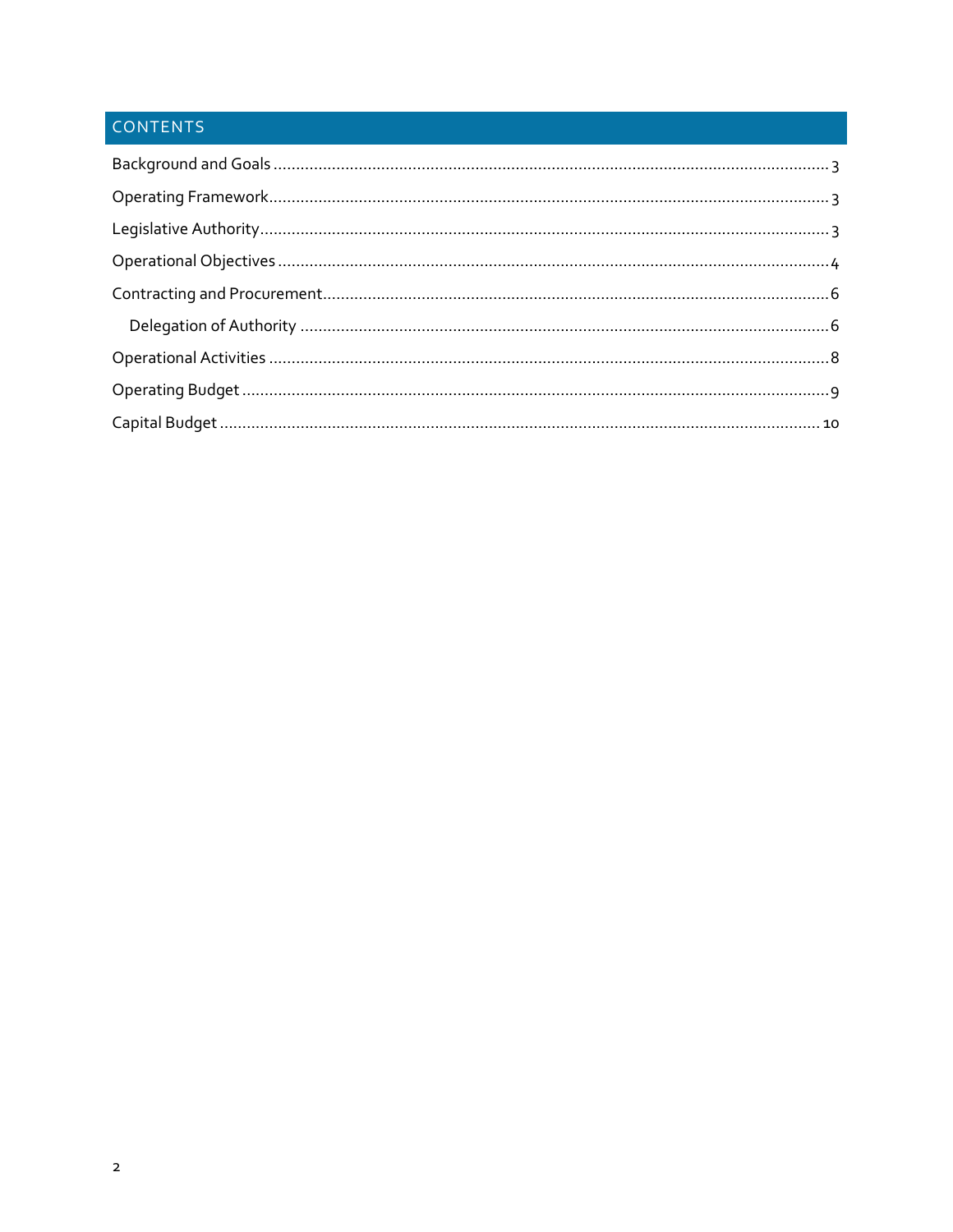#### <span id="page-3-0"></span>BACKGROUND AND GOALS

SkagitNet LLC is a joint operating entity of the Port of Skagit County (the "Port"), as Manager ("Manager"), and Skagit County Public Utility District No. 1 (the "PUD"). SkagitNet was formed for the purpose of providing wholesale telecommunication service in the form of a county-wide fiber optic backbone with the collective goals of:

- Providing rural and urban state-of-the-art digital communication services;
- Creating economic opportunities, including sustainable community wage jobs;
- Providing increased capacity to augment existing systems;
- Consolidating administration;
- Reducing administrative layering; and
- Reducing administrative costs.

#### <span id="page-3-1"></span>OPERATING FRAMEWORK

SkagitNet will be operated as a dark fiber, open access network model. The model is a public-private partnership where a publicly owned fiber optic backbone is constructed and leased on a wholesale basis to telecommunication system carriers and service providers to deliver service to end-users. Customers of the network will include telecommunication providers licensed by the Utilities and Transportation Commission (UTC), including competitive local exchange carriers (CLECs), community internet service providers (ISPs), and wireless service providers. Customers will lease dark fiber for transport and backhaul capacity.

The network will also include provision of one primary and several ancillary carrier-neutral colocation facilities where providers can house electronics to serve the network. In addition to dark fiber leasing, SkagitNet will also offer rack space, climate control, and standby power in the colocation facilities for a monthly fee.

#### <span id="page-3-2"></span>LEGISLATIVE AUTHORITY

Legislative authority for operation of SkagitNet can be found in the following statutes.

Port Authority: Chapter 53.08 RCW

PUD Authority Chapter 54.04 RCW

Public Works Chapter 39.04 RCW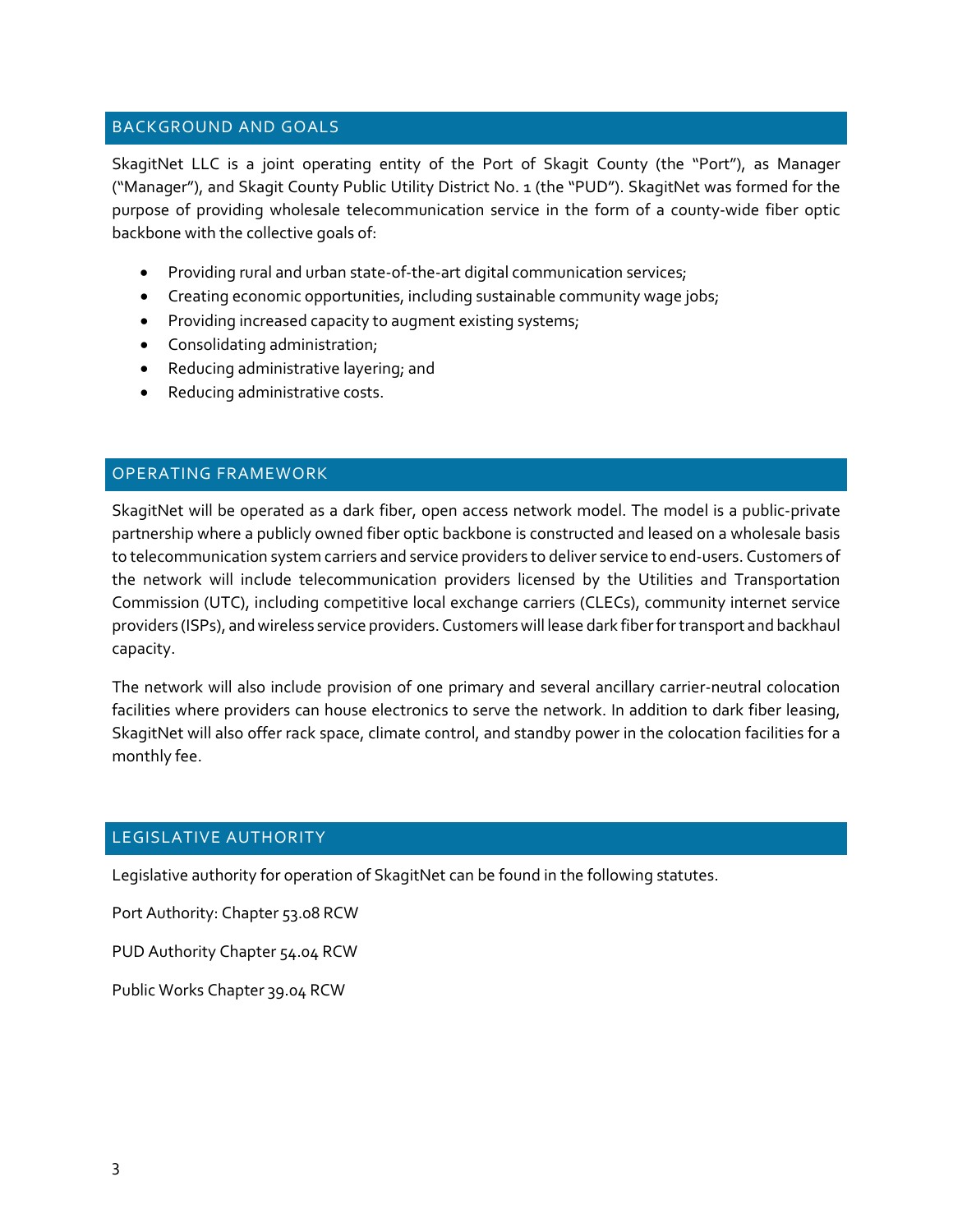# <span id="page-4-0"></span>OPERATIONAL OBJECTIVES

| Objective                                                                                                         | <b>Action</b>                                                                                                                                                                                                                              |
|-------------------------------------------------------------------------------------------------------------------|--------------------------------------------------------------------------------------------------------------------------------------------------------------------------------------------------------------------------------------------|
| Build and manage SkagitNet as a carrier grade<br>system, with a high degree of reliability and<br>responsiveness. | Optical fiber within the network will meet<br>$\bullet$<br>industry standard<br>performance<br>and<br>loss<br>characteristics per OTDR (optical time-domain<br>reflectometer) testing.                                                     |
|                                                                                                                   | Network will be served by a NOC (Network<br>$\bullet$<br>Operating Center) with 24/7 monitoring services<br>and call-out response.                                                                                                         |
|                                                                                                                   | Network routes will be designed to provide<br>redundancy.                                                                                                                                                                                  |
|                                                                                                                   | Network will be served by on-call service<br>contracts to provide 24/7 system maintenance,<br>troubleshooting, and repair.                                                                                                                 |
|                                                                                                                   | Network will be managed with an adequate call-<br>out list to provide after hours and emergency<br>response in accordance with the service level<br>standards specified in the Master Services<br>Agreement.                               |
| Operate in a business-like fashion to be                                                                          | Provide timely responses to new service requests<br>$\bullet$                                                                                                                                                                              |
| responsive to industry needs in a collaborative<br>effort with both public and private partners.                  | Outside Plant Design services will be provided by<br>qualified in-house staff or contract with one or<br>more qualified outside plant design firms.                                                                                        |
|                                                                                                                   | Service extensions will be constructed through<br>public works contracting.                                                                                                                                                                |
|                                                                                                                   | Service installations and terminations will be<br>completed<br>by trained in-house<br>staff<br>or<br>contracted service providers.                                                                                                         |
|                                                                                                                   | Provide support services on a contract basis to<br>other public entities for the development of<br>regional cooperation.                                                                                                                   |
| Manage SkagitNet as an open access, carrier<br>neutral network.                                                   | SkagitNet will lease fiber optic strands on a<br>wholesale basis to licensed Washington Utilities<br>Commission<br>Transportation<br>internet<br>and<br>providers and public entities authorized to<br>provide telecommunication services. |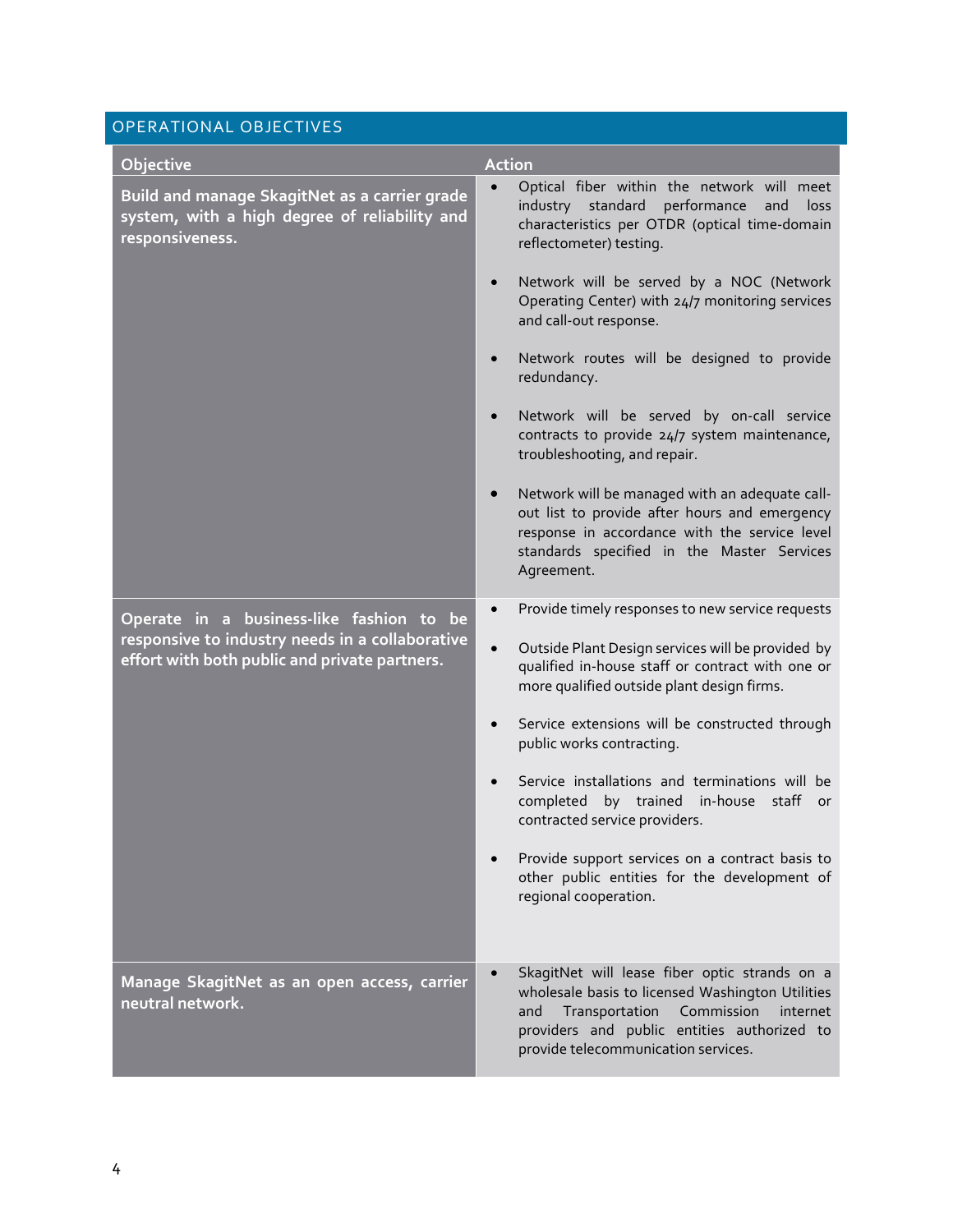• SkagitNet will not discriminate between providers seeking to lease capacity on the network.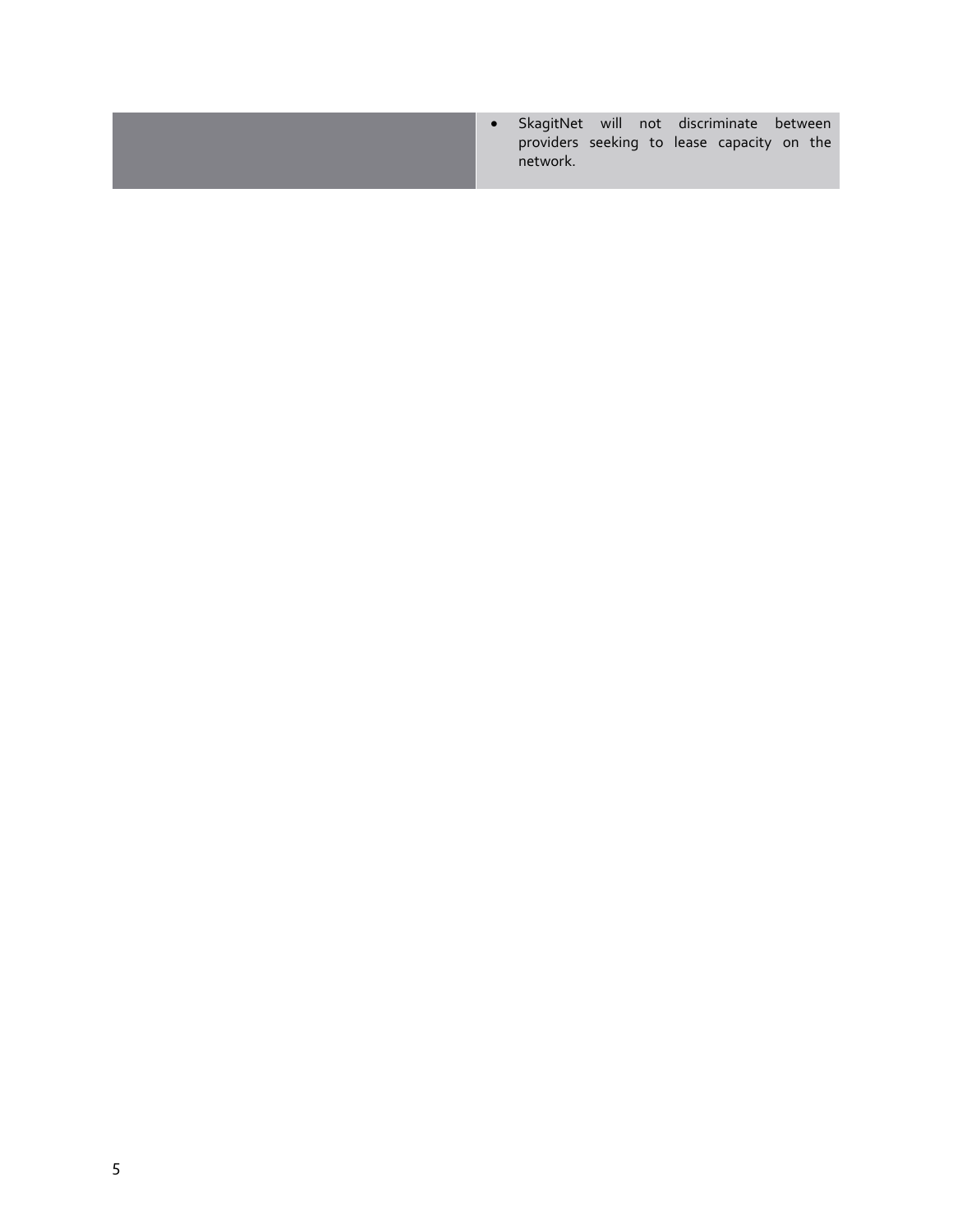#### <span id="page-6-0"></span>CONTRACTING AND PROCUREMENT

SkagitNet intends to complete construction of the countywide fiber optic backbone along with elements of distribution systems in La Conner, Sedro-Woolley, and Concrete. In addition to these planned capital projects, SkagitNet will also need to be responsive to provider requests for new connections to end user premises. These anticipated connections and system expansion needs are provided for as a line item in the capital budget. Some portion of these expenses will be recovered in the form of non-reoccurring charges (NRC) to the provider. As the network matures, it is anticipated that the majority of end user connection expenses can be directly returned to the network through NRC's.

#### <span id="page-6-1"></span>DELEGATION OF AUTHORITY

| <b>ACTION</b>                                 | <b>AUTHORIZED SIGNATORY</b>                               | <b>EXPENDITURE LEVEL</b>                                                                                                              |  |  |  |  |  |
|-----------------------------------------------|-----------------------------------------------------------|---------------------------------------------------------------------------------------------------------------------------------------|--|--|--|--|--|
| <b>Small Works Contracts</b>                  | SkagitNet Manager                                         | \$50,000                                                                                                                              |  |  |  |  |  |
|                                               | Port Executive Director and PUD<br><b>General Manager</b> | \$300,000 if budgeted                                                                                                                 |  |  |  |  |  |
|                                               | Joint Port and PUD Commission                             | \$300,000 if unbudgeted                                                                                                               |  |  |  |  |  |
| <b>Public Works Contract</b>                  | Port Executive Director and PUD<br><b>General Manager</b> | >\$300,000 if budgeted                                                                                                                |  |  |  |  |  |
|                                               | Joint Port and PUD Commission                             | >\$300,000 if unbudgeted                                                                                                              |  |  |  |  |  |
| <b>Purchased Service Contracts</b>            | SkagitNet Manager                                         | Amount budgeted                                                                                                                       |  |  |  |  |  |
| (Services, Supplies, Utilities,<br>Equipment) |                                                           | \$20,000 if unbudgeted                                                                                                                |  |  |  |  |  |
| Professional<br><b>Services</b>               | SkagitNet Manager                                         | Amount budgeted<br>\$20,000 if unbudgeted                                                                                             |  |  |  |  |  |
| including A&E                                 |                                                           |                                                                                                                                       |  |  |  |  |  |
|                                               | Port Executive Director and PUD<br><b>General Manager</b> | \$200,000 if budgeted                                                                                                                 |  |  |  |  |  |
|                                               | Joint Port and PUD Commission                             | >\$200,000 if budgeted                                                                                                                |  |  |  |  |  |
|                                               |                                                           | \$200,000 if unbudgeted                                                                                                               |  |  |  |  |  |
| <b>Contract Change Orders</b>                 | Port Executive Director and PUD<br><b>General Manager</b> | Up to 20% of the contract<br>amount per change order, to a<br>maximum cumulative amount<br>not to exceed \$50,000<br>per<br>contract. |  |  |  |  |  |
|                                               | Joint Port and PUD Commission                             | Greater than<br>20%<br>of the<br>contract amount per change<br>order or greater than \$50,000<br>per contract.                        |  |  |  |  |  |

Delegation of duties and authority levels will be as follows: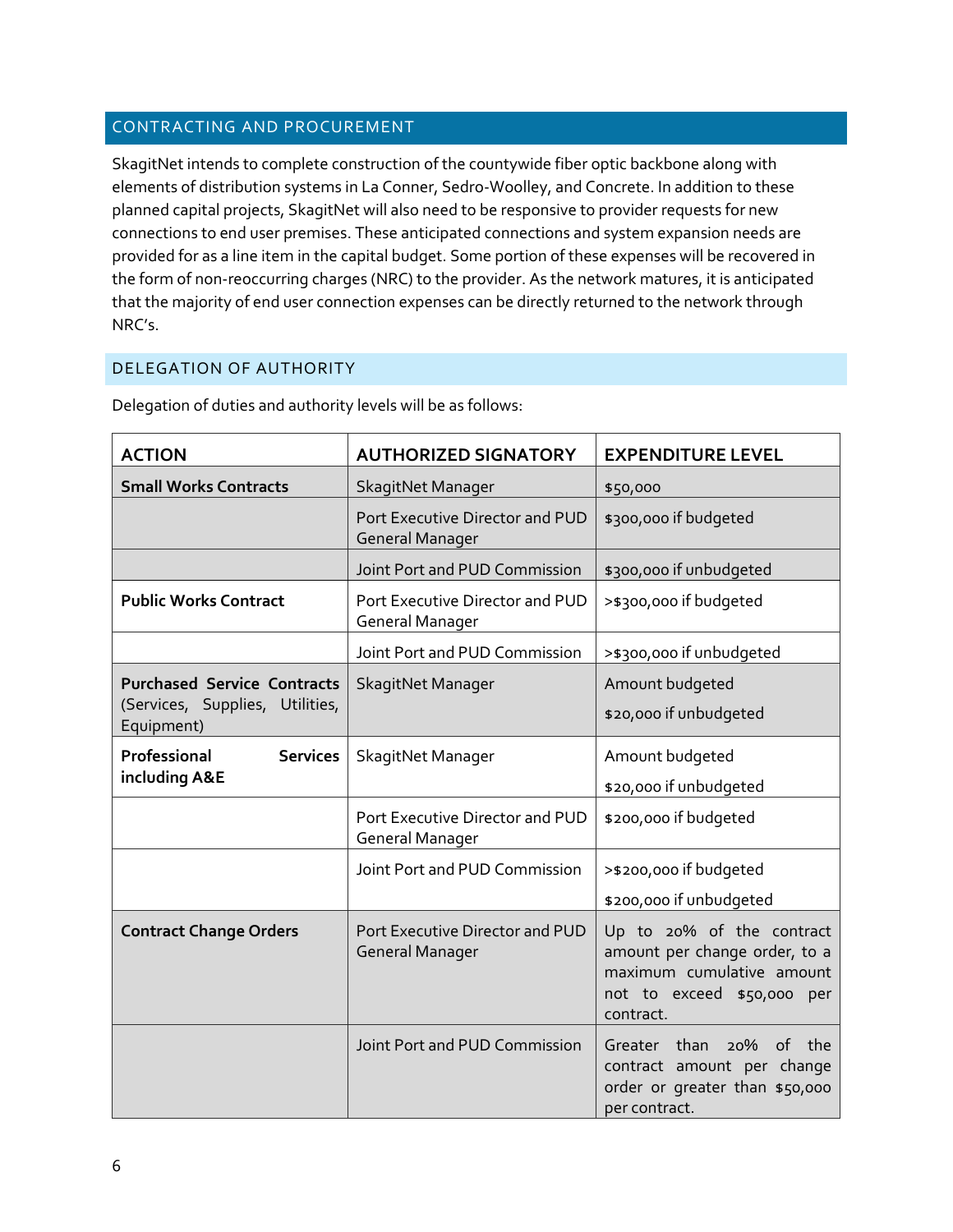Expenditures will include the need for unplanned system expansions including new construction on fiber optic backbone and/or distribution system elements in response to connection requests from telecom providers. The capital budget includes a provision for these costs in the "User Connection and System Expansion" line item. This line item assumes that SkagitNet may reinvest up to 80 percent of its net revenue in system expansion in the first five years and these costs will include reimbursable and non-reimbursable elements.

These assumptions will be reviewed annually based on actual system performance.

Unbudgeted expenditures may occur where the demand for system expansion outpaces the projections included in the 2021 capital budget. If this occurs, it will be based on service requests from telecom providers and will be supported by a business case and opportunity for cost recovery through nonrecurring charges.

A limited authority (\$20,000 limit) is granted to the SkagitNet Manager to enter into unbudgeted contracts for professional and purchased services to allow the Manager to be as responsive as possible to network needs.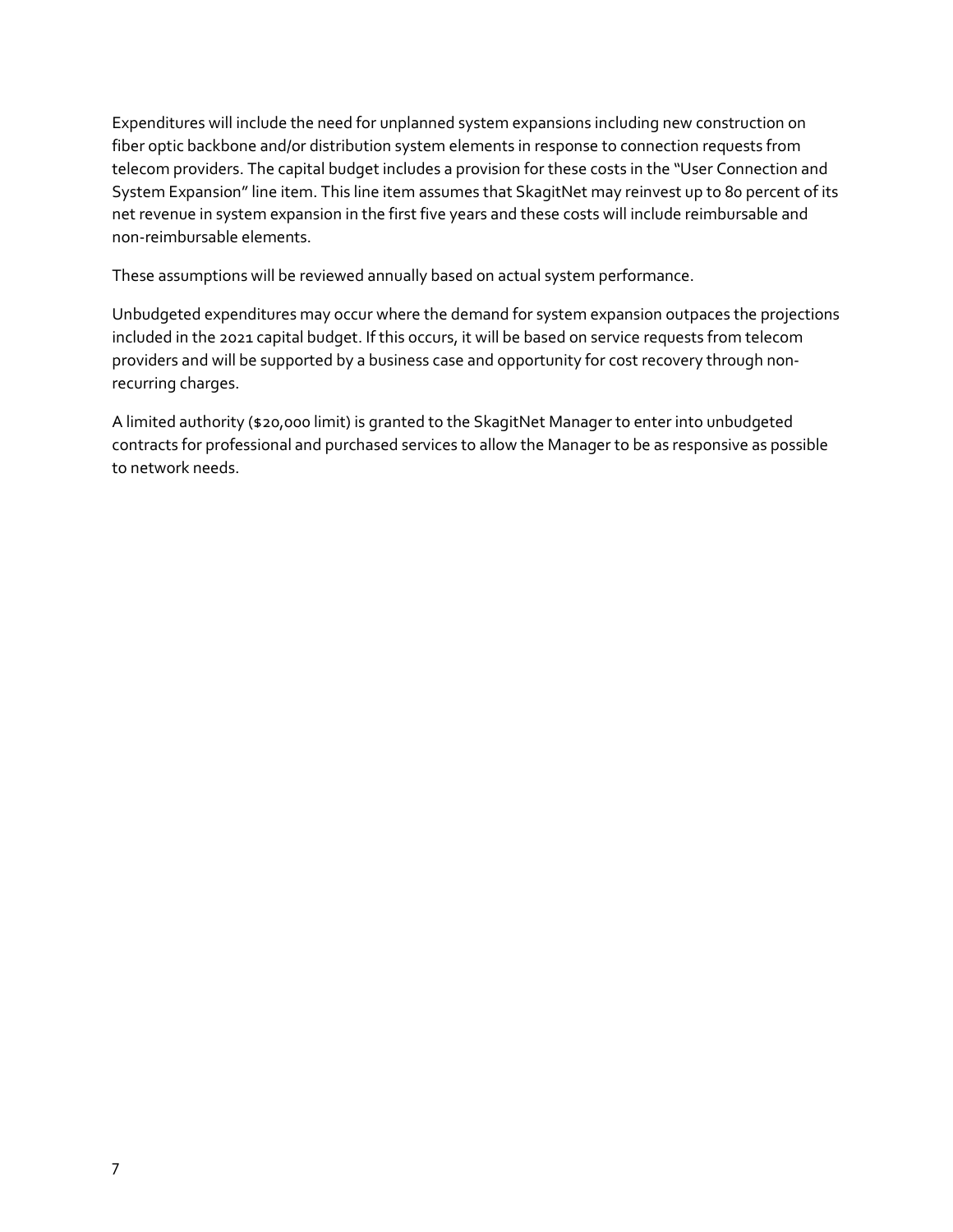## <span id="page-8-0"></span>OPERATIONAL ACTIVITIES

The network will require the following services and functional roles when operational:

| Role                                                     | <b>Resource Plan</b>                                                                        |  |  |  |
|----------------------------------------------------------|---------------------------------------------------------------------------------------------|--|--|--|
| <b>Business Development and Network Planning</b>         | Port and PUD management staff                                                               |  |  |  |
| <b>Outside Plant Design</b>                              | Port of Skagit                                                                              |  |  |  |
| <b>Network Construction</b>                              | Public works bidding process                                                                |  |  |  |
| Installation/termination of fiber at premises            | Trained staff<br>technician<br>and/or<br>qualified<br>contractor                            |  |  |  |
| Non-recurring charge estimates                           | Port of Skagit                                                                              |  |  |  |
| <b>Maintenance and Repair</b>                            | Trained staff technician and/or one or more on-<br>call contracts with qualified contractor |  |  |  |
| <b>Emergency Restoration Services</b>                    | Port of Skagit                                                                              |  |  |  |
| Locates                                                  | Provided under contract with USISC. Executed on<br>11/16                                    |  |  |  |
| <b>Network Operating Center</b>                          | Contract under review with NoaNet.                                                          |  |  |  |
| Network mapping and splice<br>cut<br>sheet<br>management | Provided under contract with Port of Whitman                                                |  |  |  |
| <b>Customer Billing and Accounts Receivable</b>          | SkagitNet, administered by the Port of Skagit.                                              |  |  |  |
| <b>Accounts Payable/Treasurer</b>                        | Port to provide                                                                             |  |  |  |
| <b>Auditor</b>                                           | PUD to provide                                                                              |  |  |  |

A management support contract is executed with Petrichor, LLC to provide key network services during the first five years of network operation. Petrichor brings more than 17 years of successful experience operating a fiber optic system in eastern Washington and can lend the network expertise and resource efficiencies in the early start-up phase. This contract may be phased out or replaced with staff hired directly by the Port or PUD overtime as the network matures and revenues can support a larger operating budget.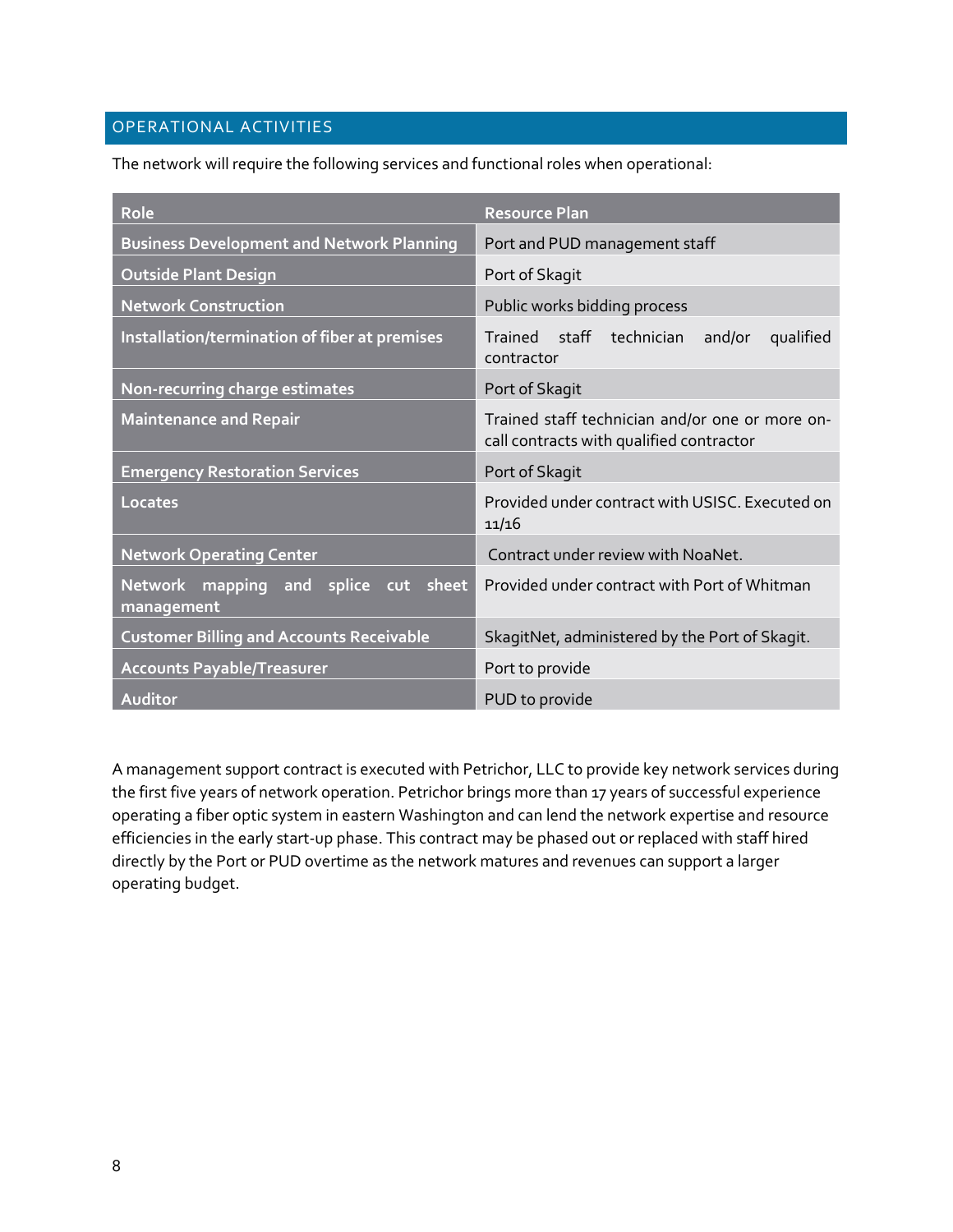# SKAGITNET LLC BUDGET FOR 2021

**Port of Skagit 15400 Airport Drive Burlington, Washington 98233**

**Public Utility District No. 1 of Skagit County 1415 Freeway Dr, Mount Vernon, WA 98273**

**November 2020**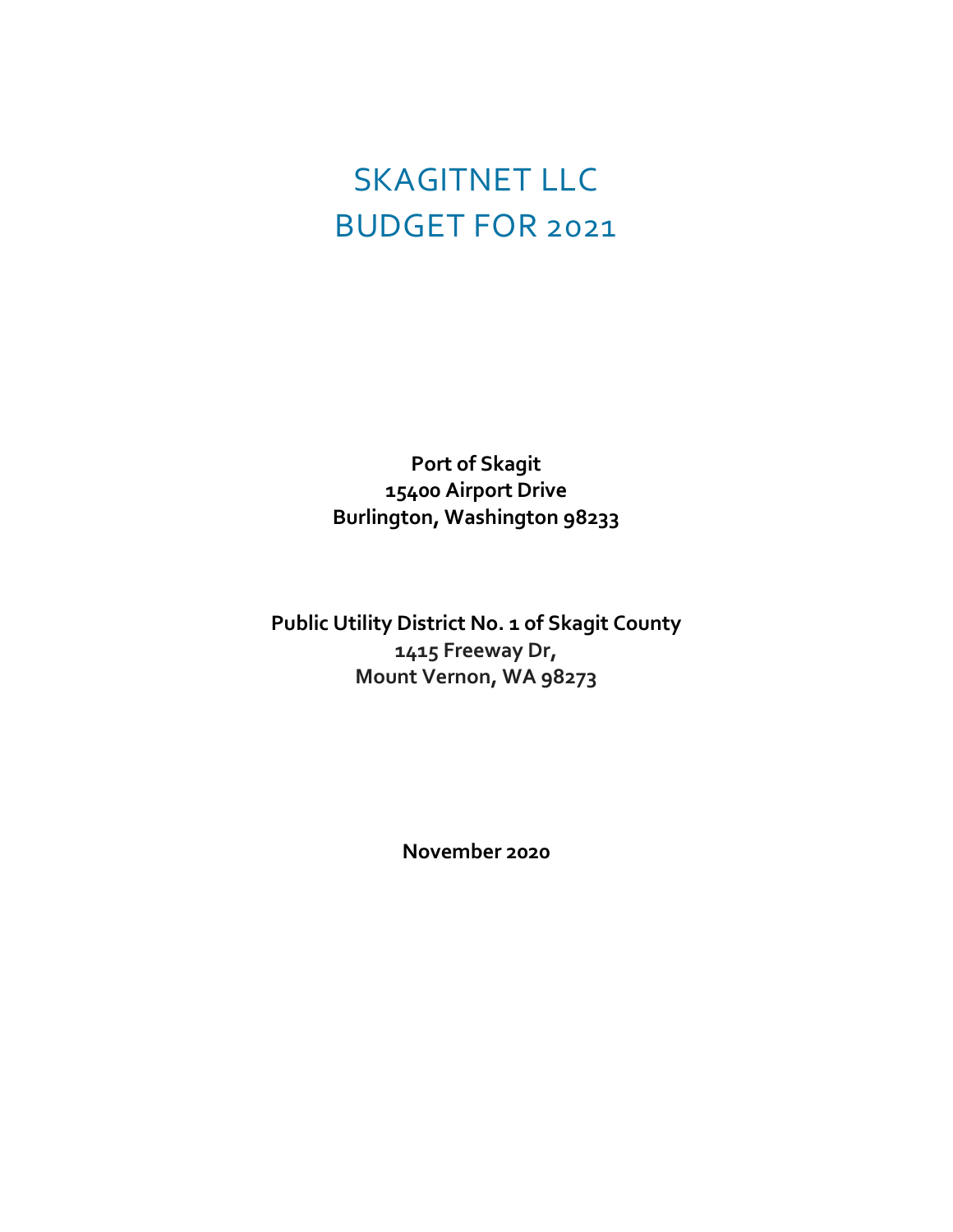### OPERATING BUDGET

| <b>FIBER</b>                    |           |
|---------------------------------|-----------|
| <b>Operating Revenue</b>        |           |
| <b>User Charges</b>             | \$116,340 |
| <b>Total Operating Revenue</b>  | \$116,340 |
|                                 |           |
| <b>Operating Expenses</b>       |           |
| <b>Salaries &amp; Benefits</b>  | \$86,914  |
| <b>Operating Supplies</b>       | \$25,000  |
| <b>Outside Services</b>         | \$65,000  |
| Communications                  | \$487     |
| <b>Travel</b>                   | \$3,000   |
| Insurance                       | \$10,000  |
| <b>Utility Expense</b>          | \$270     |
| Licenses                        | \$8,200   |
| Memberships                     | \$3,500   |
| <b>Community Outreach</b>       | \$40      |
| Legal                           | \$22,000  |
| <b>Total Operating Expenses</b> | \$224,411 |